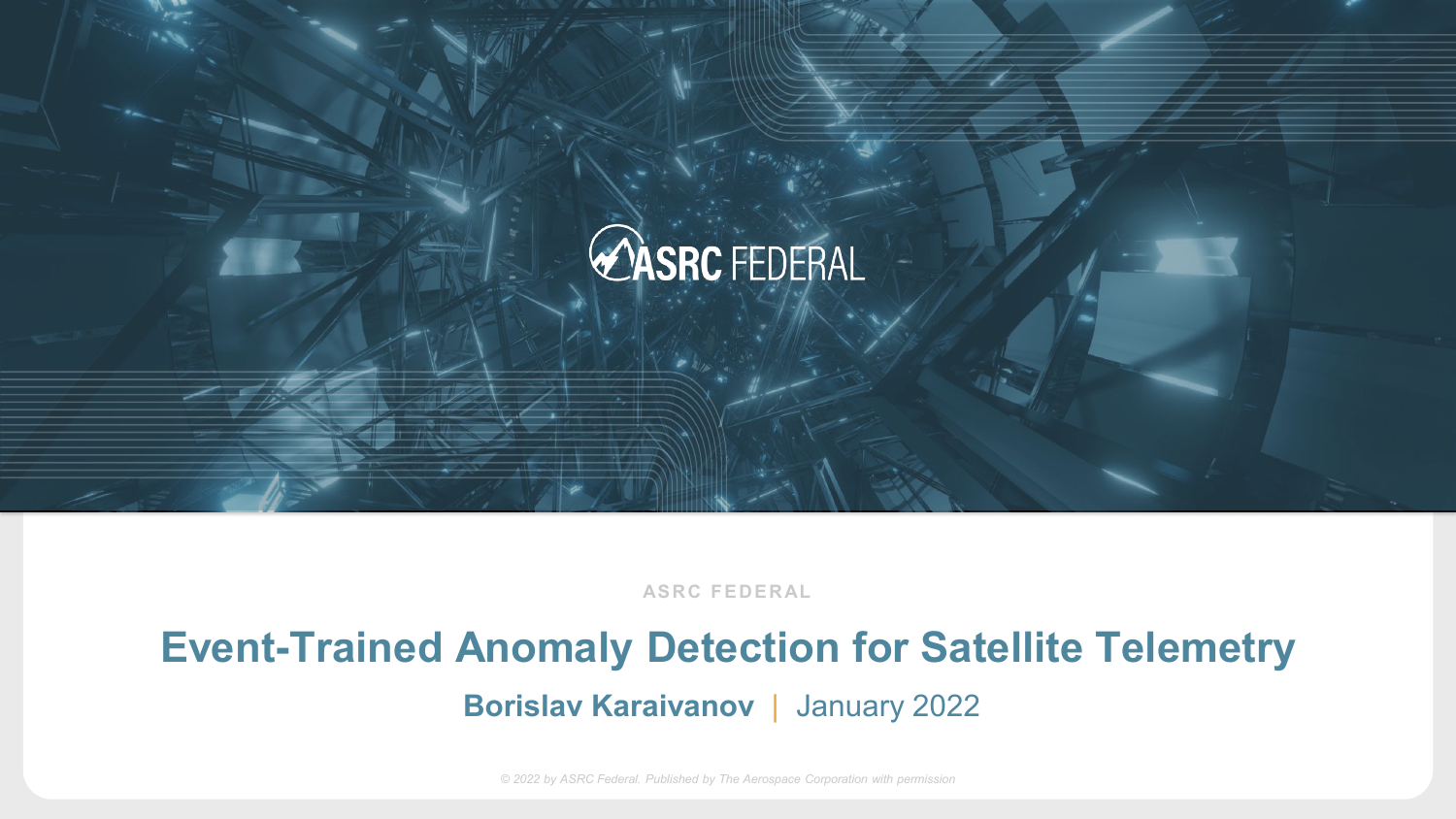



#### **Introduction**

#### **Motivation 2**

- **Approach – Event-Trained Unsupervised ML 3**
- **Scope, Applicability, and Implementation 4**

#### **5 Conclusion**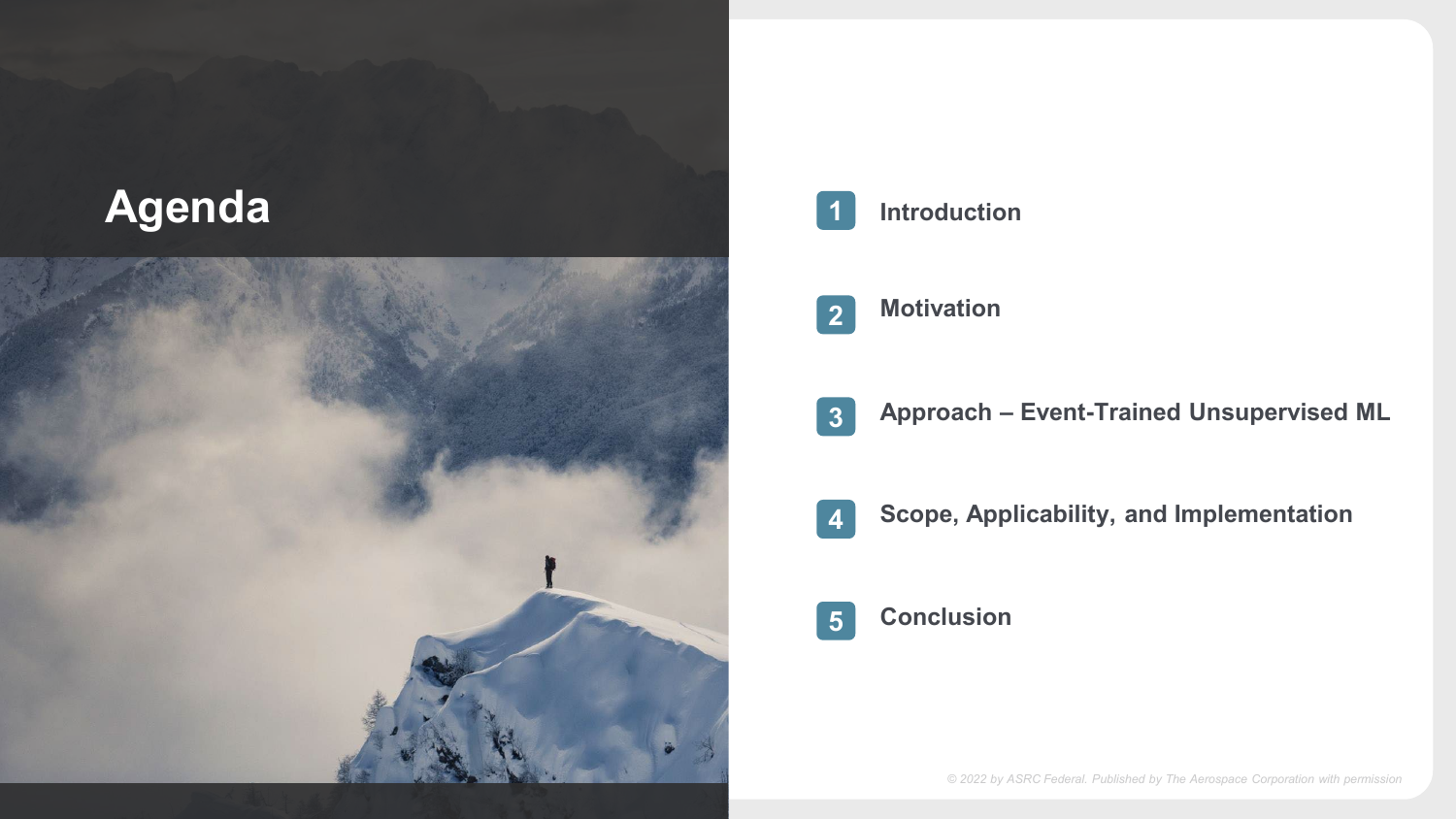# **Introduction**

*© 2022 by ASRC Federal. Published by The Aerospace Corporation with permission*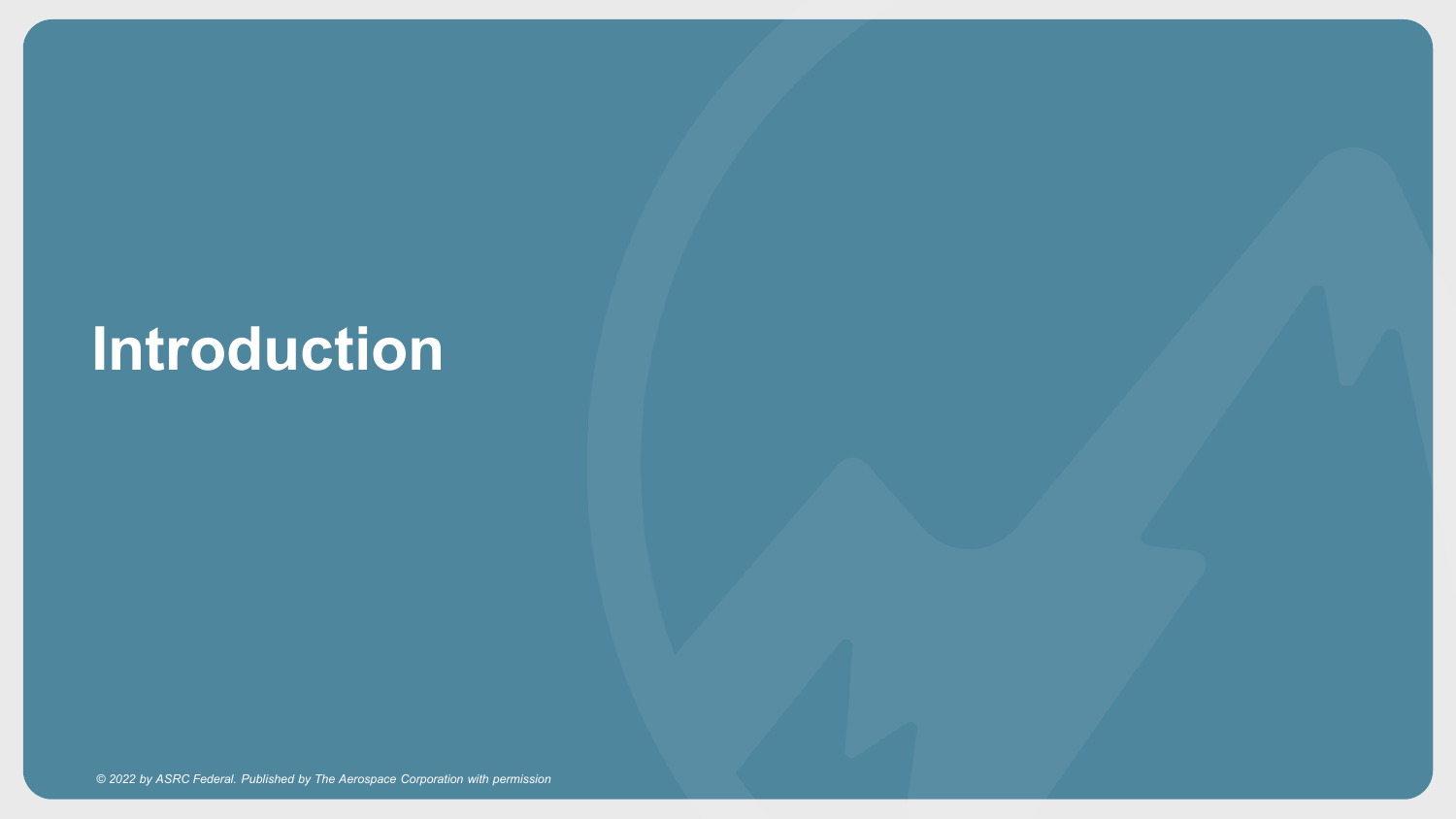

### **Introduction**

- **A novel ML technique for anomaly detection in satellite telemetry has been developed**
- **Unique and important features of this technique include:**
	- Suitable for irregularly occurring, event-based time series
	- $>$  Intrinsically multivariate
	- Makes no assumptions of periodicity or trending in data
	- > Based on powerful machine learning architecture
	- Unsupervised
	- $\triangleright$  Provides easy-to-interpret results
- **Prototyped and validated with GOES-16 telemetry from North-South and East-West station keeping maneuvers**
- **Universally applicable to many other domains with minimal fine-tuning**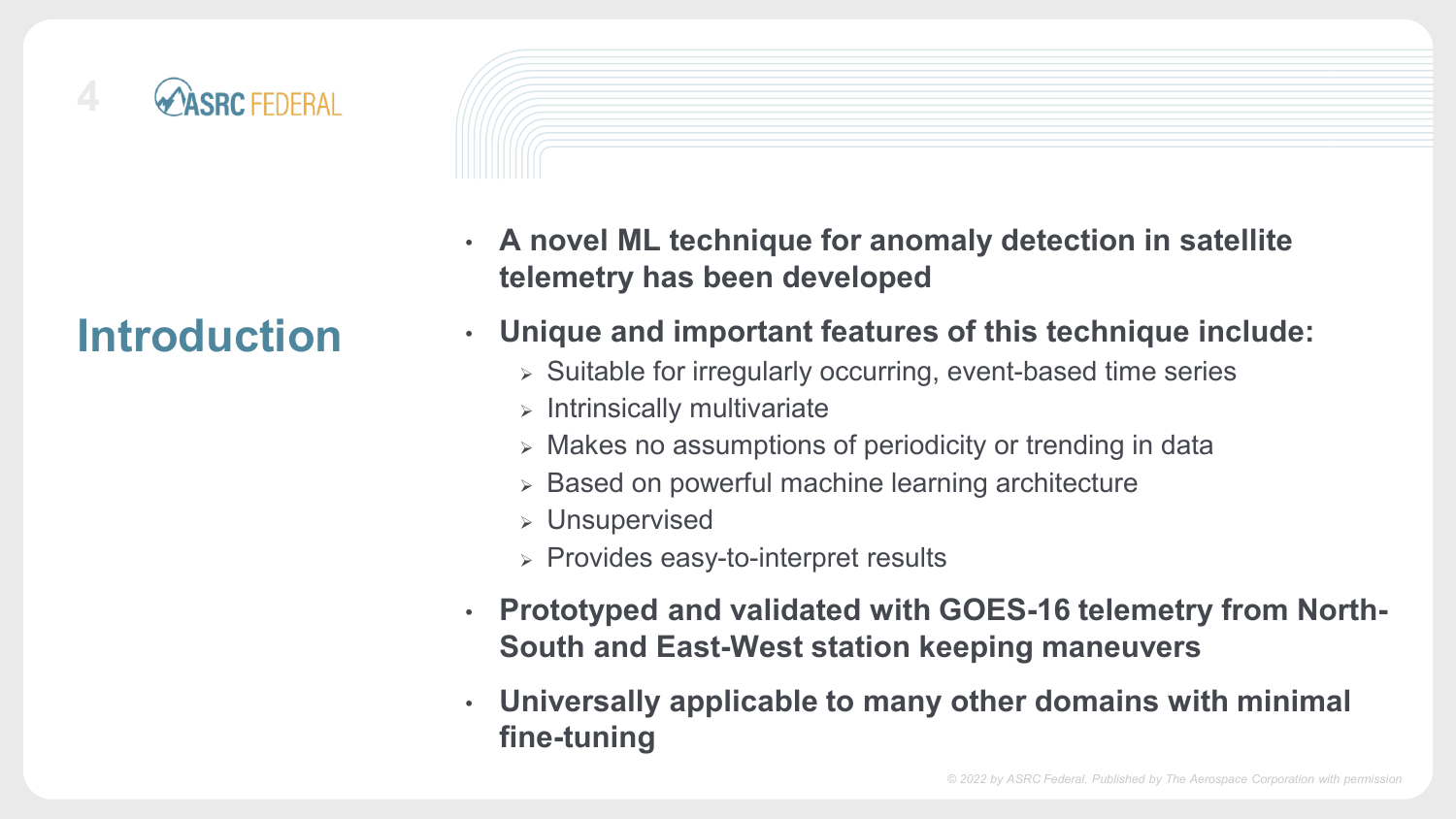# **Motivation**

*© 2022 by ASRC Federal. Published by The Aerospace Corporation with permission*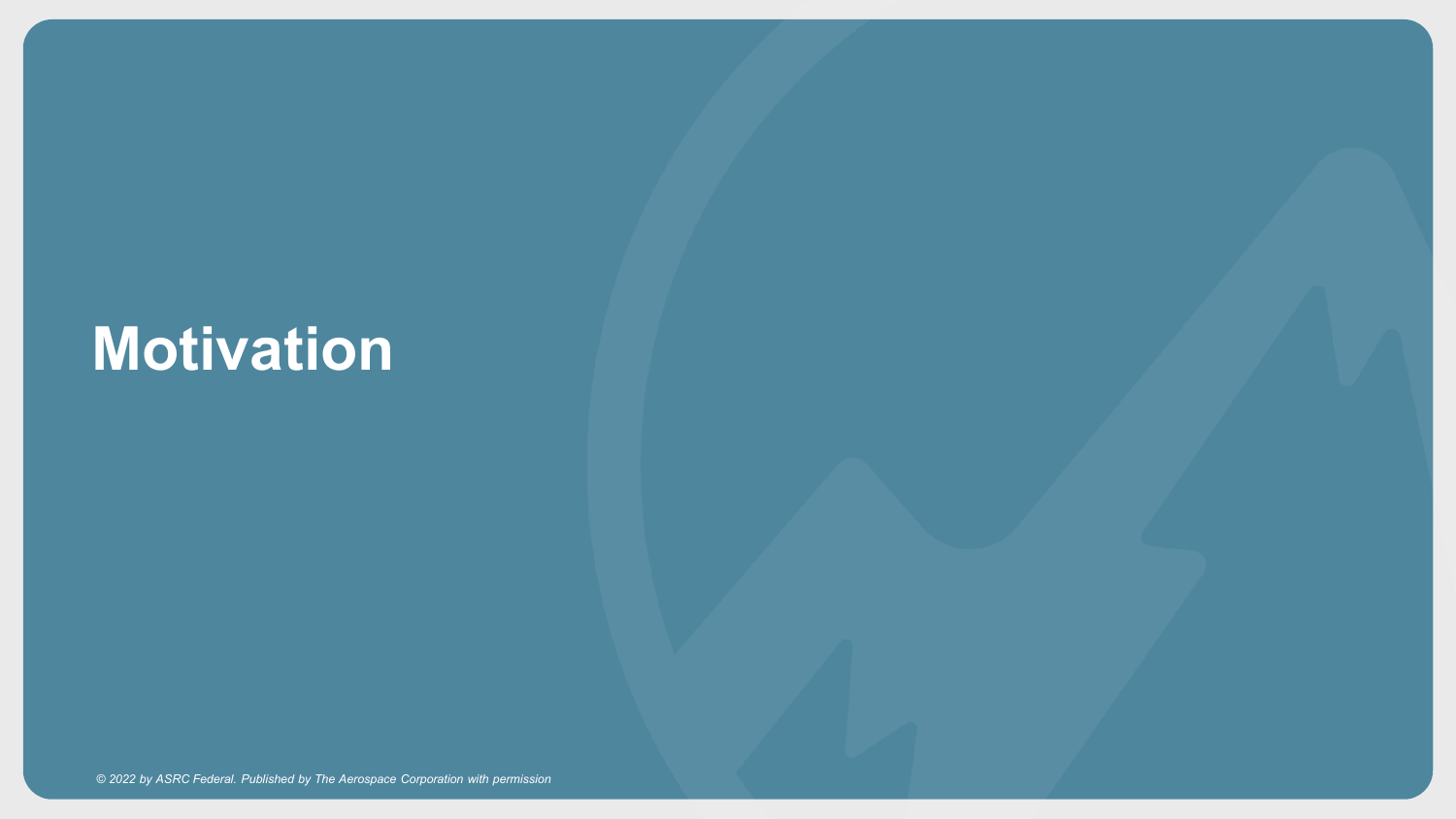

**Why is automated anomaly detection in satellite telemetry needed?**

• **Modern Satellites operational methodologies, coupled with expediential growth in sensors technology, generates extensive amounts of telemetry data, consequently:**

- Timely interpretation of such data is needed
- But direct monitoring by domain experts requires too much manpower
- If required, it would be costly and impractical

#### • **Software tools for automated anomaly detection are needed to:**

- Constantly monitor the satellite telemetry
- Notify engineers for unusual behavior
- Mere claiming of anomaly is not enough
- Report specific time series with anomalies
- Report specific periods of time with anomalies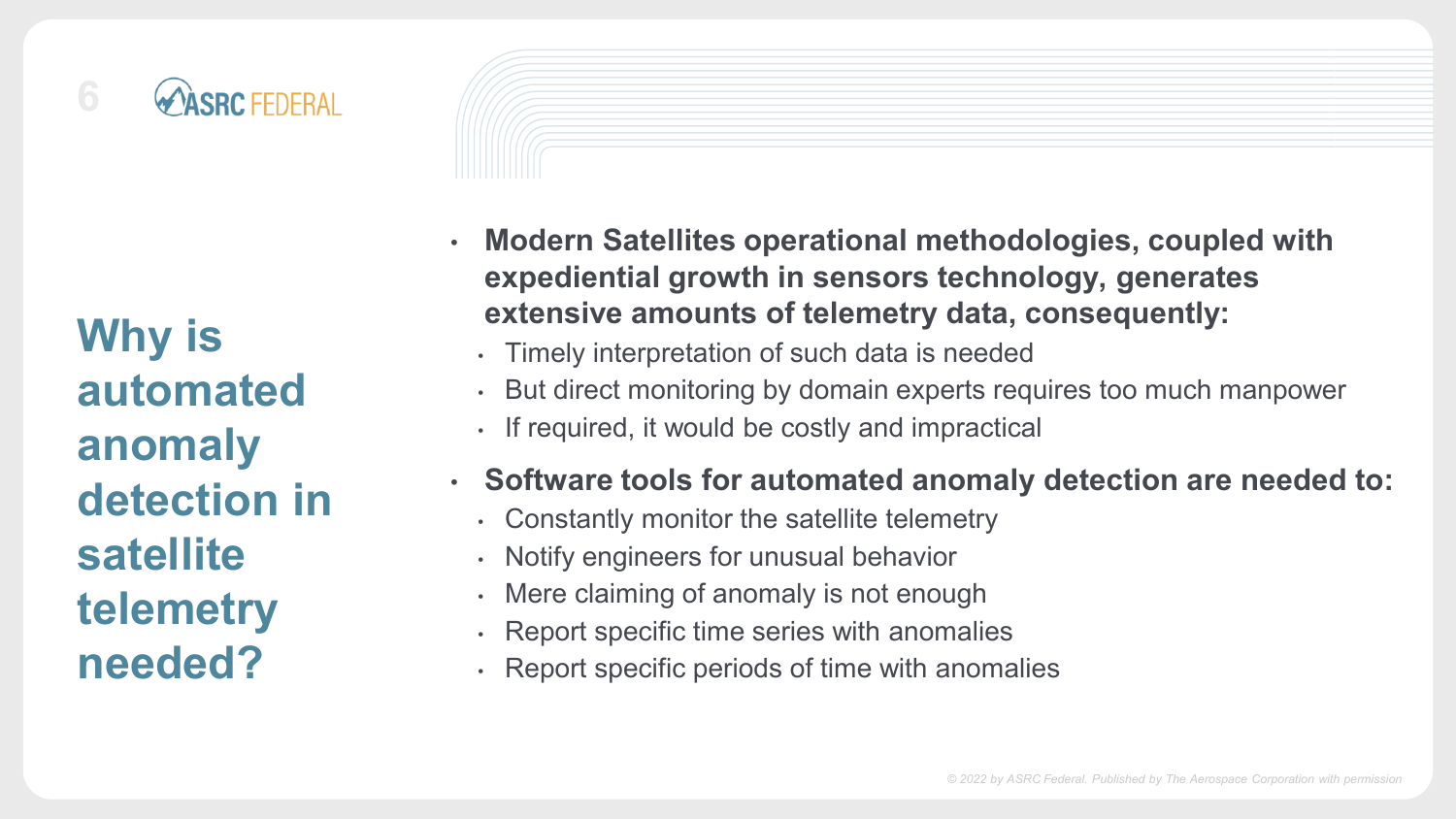

**What are the traditional techniques?**

- **Telemetry time series may stay constant or show periodic patterns**
- **Patterns are learned by a ML model trained over past periods**
- **Model's prediction over the next period is a baseline against which new observations are compared**
- **Strong deviations from the baseline are flagged as anomalies**
- **Deviation limits can be**
	- set threshold values
	- learned threshold values
	- dynamically changing functions learned from training data
- **Periodicity assumption is essential**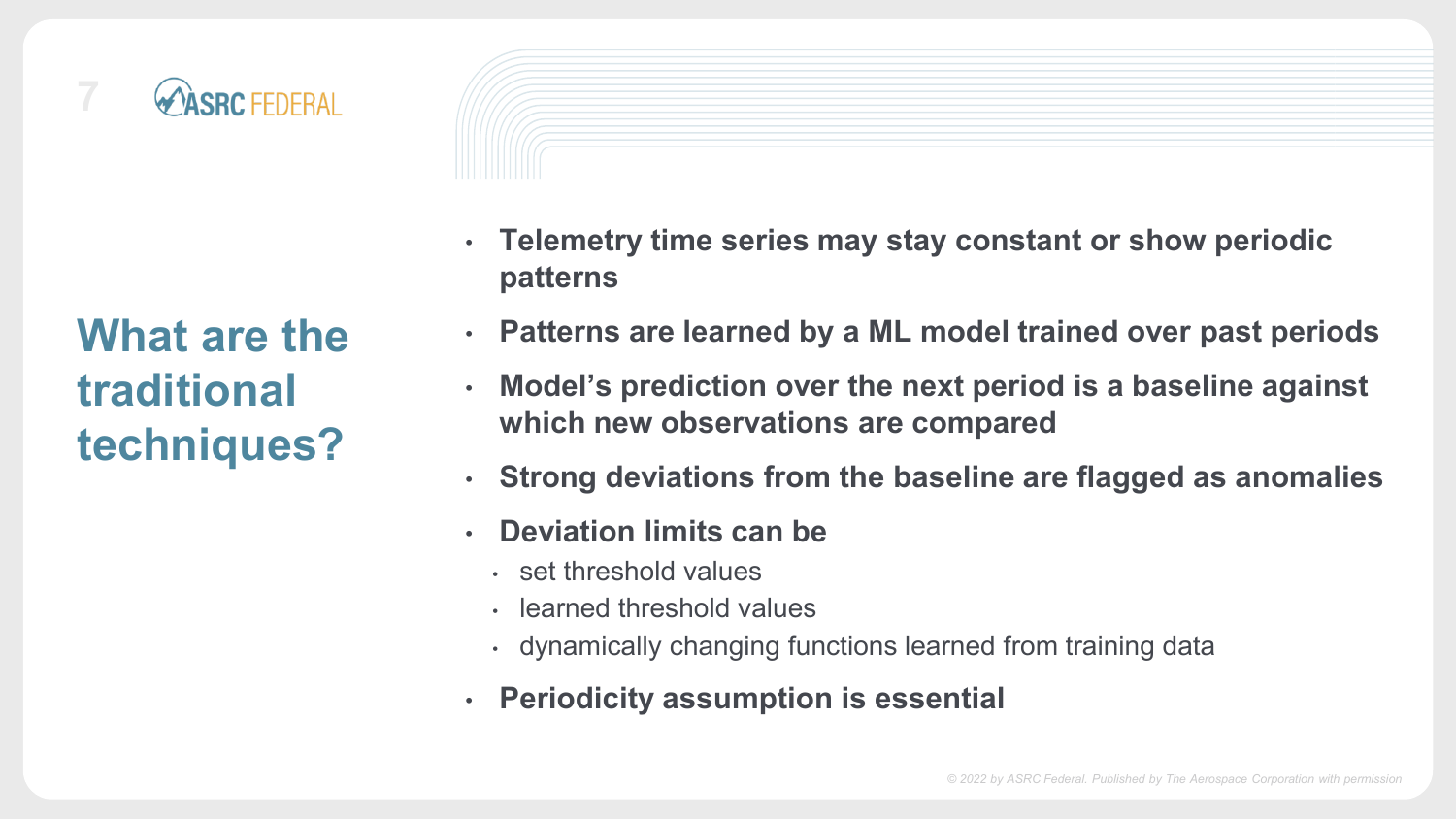

**Why eventtrained techniques are needed?**

- **Traditional approaches work great in most cases.**
- **However, they fail when periodicity is violated.**
- **When special events are spaced irregularly in time, they**
	- disrupt periodic patterns in data
	- hinder convergence in training
	- trigger false positive alarms in inference
- **For example, during station keeping maneuvers thruster's firing raises temperature of nearby components well above normal.**
- **Anomaly alarm is triggered because observed and predicted temperatures differ significantly.**
- **Large number of false positives is distracting for operation engineers and needs to be avoided.**
- **Ignoring all positive alarms during special event eliminates false positives but creates false negatives.**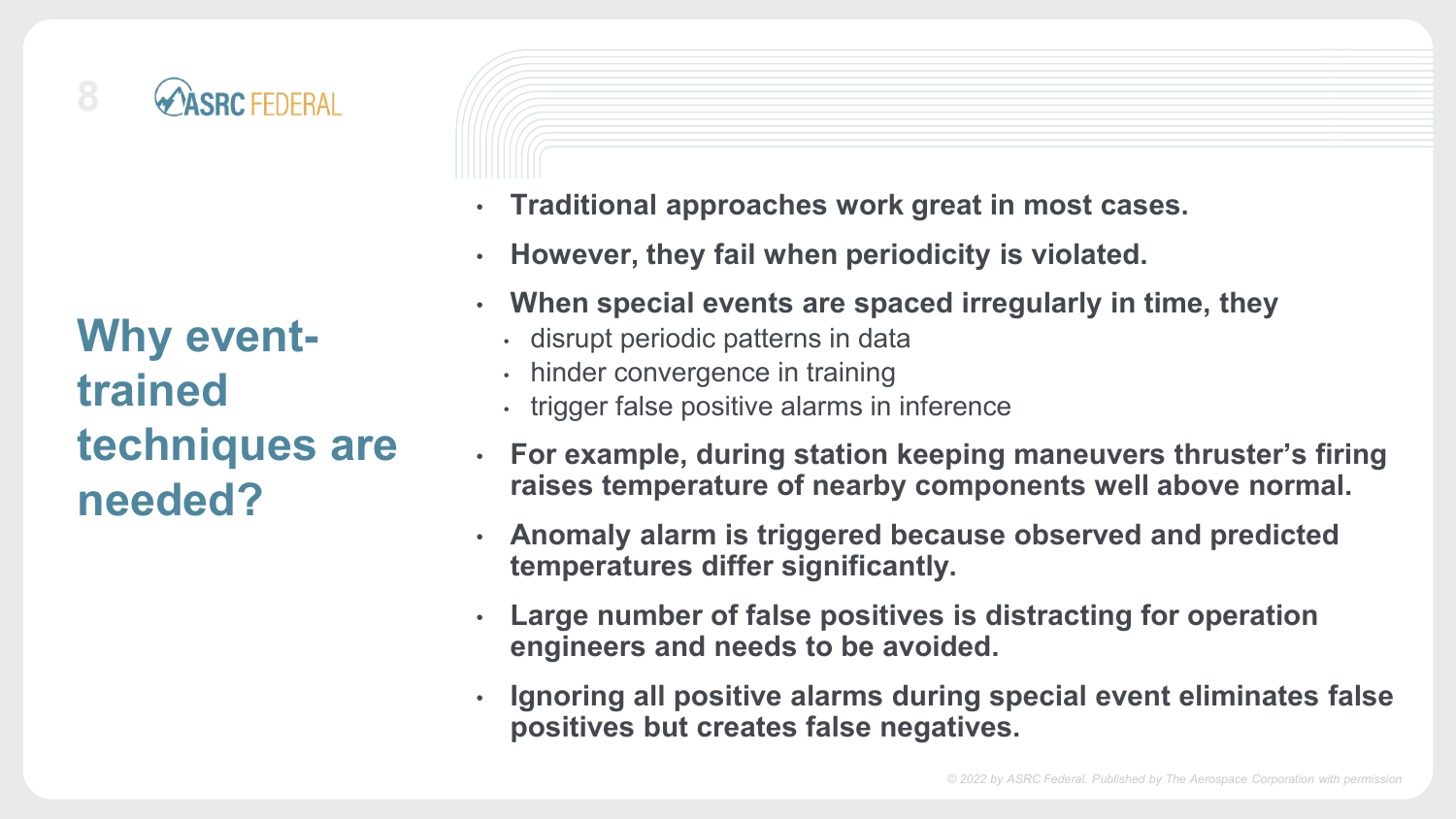

**Why eventtrained techniques are needed?**

- **We designed an event-trained anomaly detector to address the periodicity weakness of traditional approaches.**
	- trained on data collected during special events
	- inference is applied only on data from special events
	- detects only anomalies relevant to special events
	- does not model individual time series
	- analyzes all relevant time series simultaneously
- **Its utility goes beyond simply declaring the presence of anomaly**
	- it reports the specific telemetry time series with most abnormal behavior
	- it reports the exact time interval in which that behavior is observed
- **Last functionality is of great benefit for operation engineers as it takes them directly to the "time and place" where anomaly is.**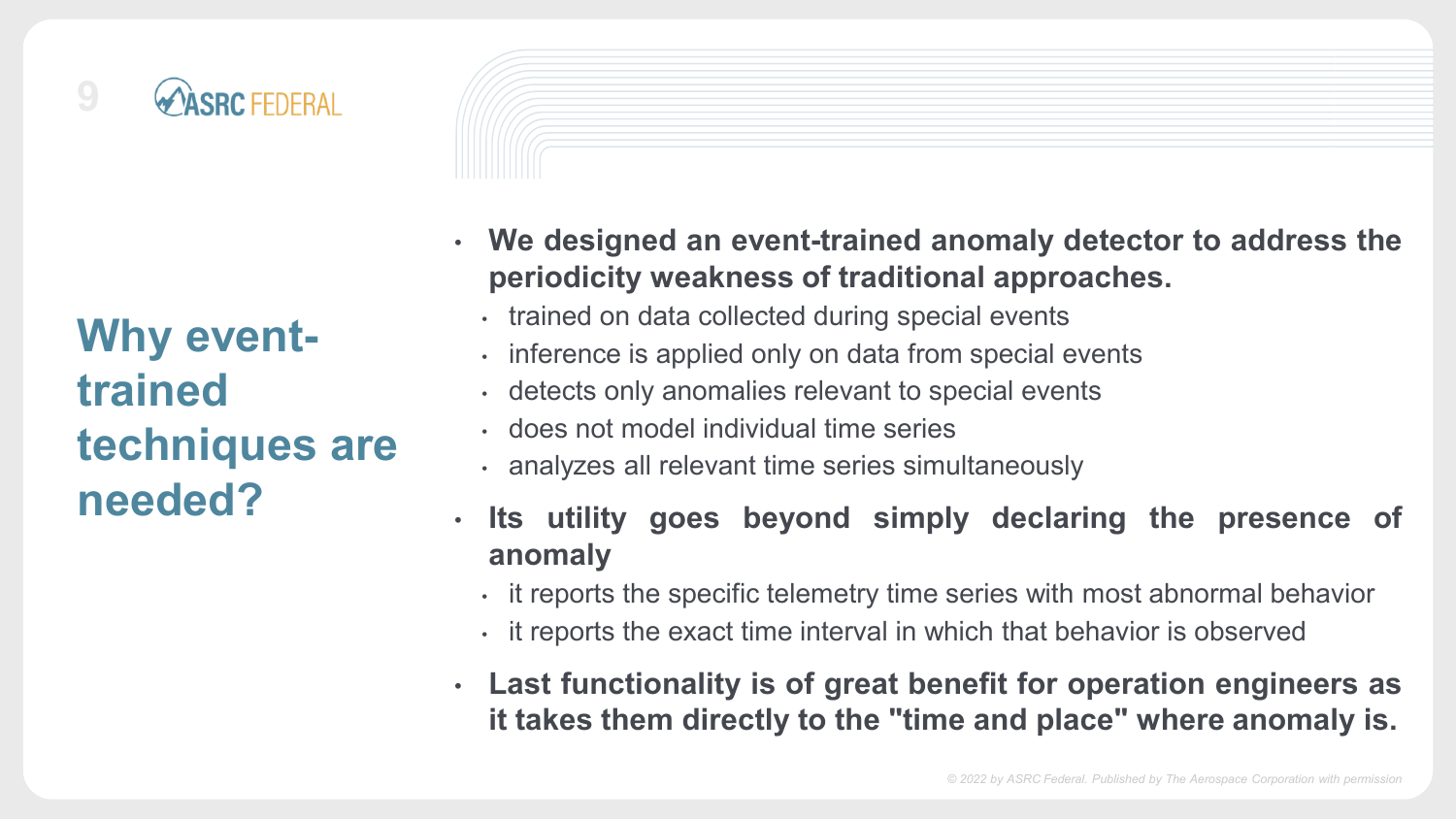# **Our approach – event-trained unsupervised ML**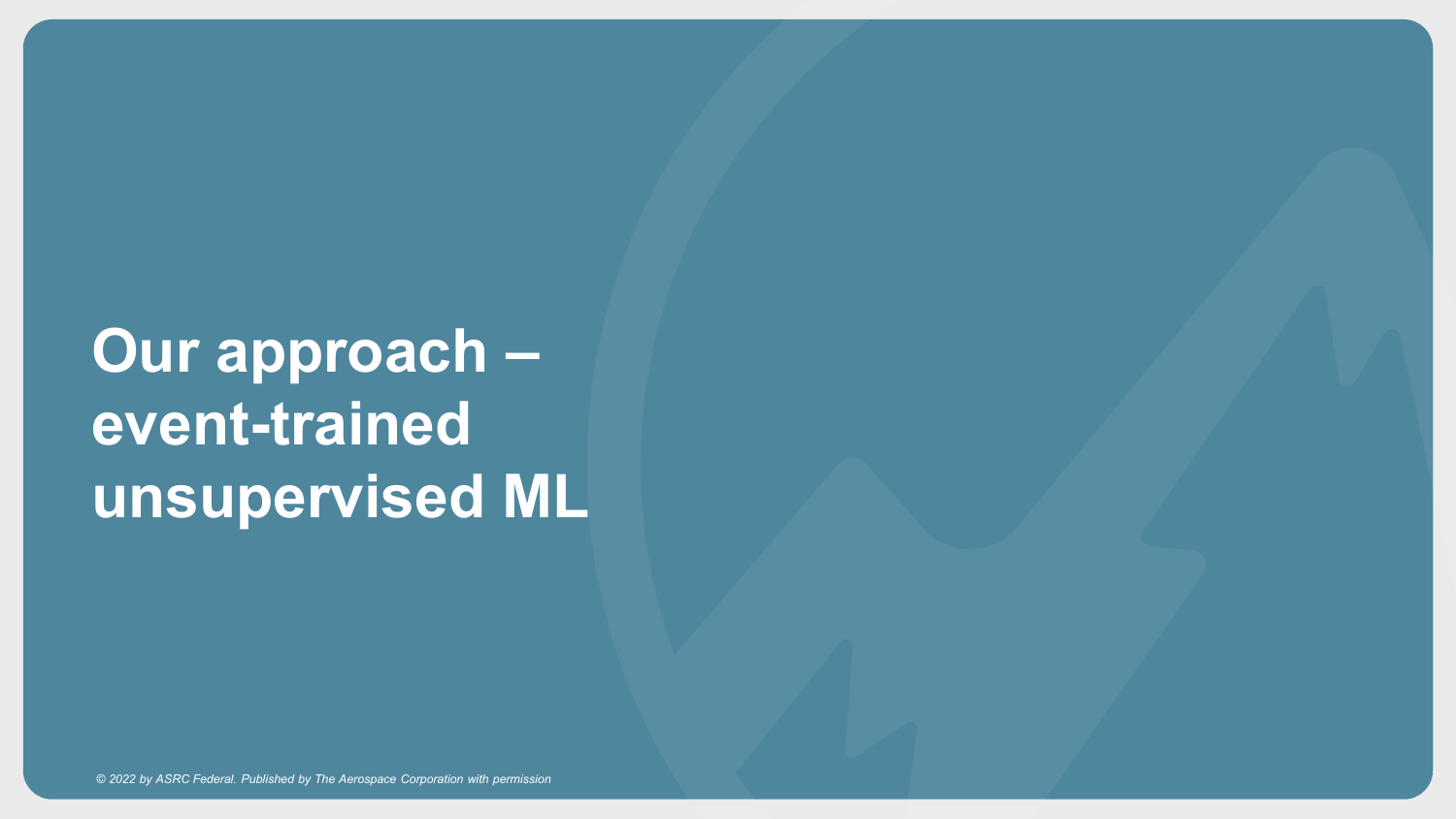

**Training our event-trained ML model with NSSK events**

- **Applied the technique to GOES-16's station keeping maneuver data from the last three years.**
- **For North-South Station Keeping (NSSK) maneuvers we had**
	- 82 relevant telemetry time series identified by domain-experts
	- time intervals for 200 nominal NSSK maneuvers
	- time intervals for 50 non-nominal NSSK maneuvers
- **Nominal maneuvers were randomly partitioned into training, validation, and test sets in 8:1:1 split.**
- **Experimental search over hyperparameter space led to a particular neural net architecture which learned the training data well.**
- **Training was guided by loss evaluation on validation data at the end of each training epoch.**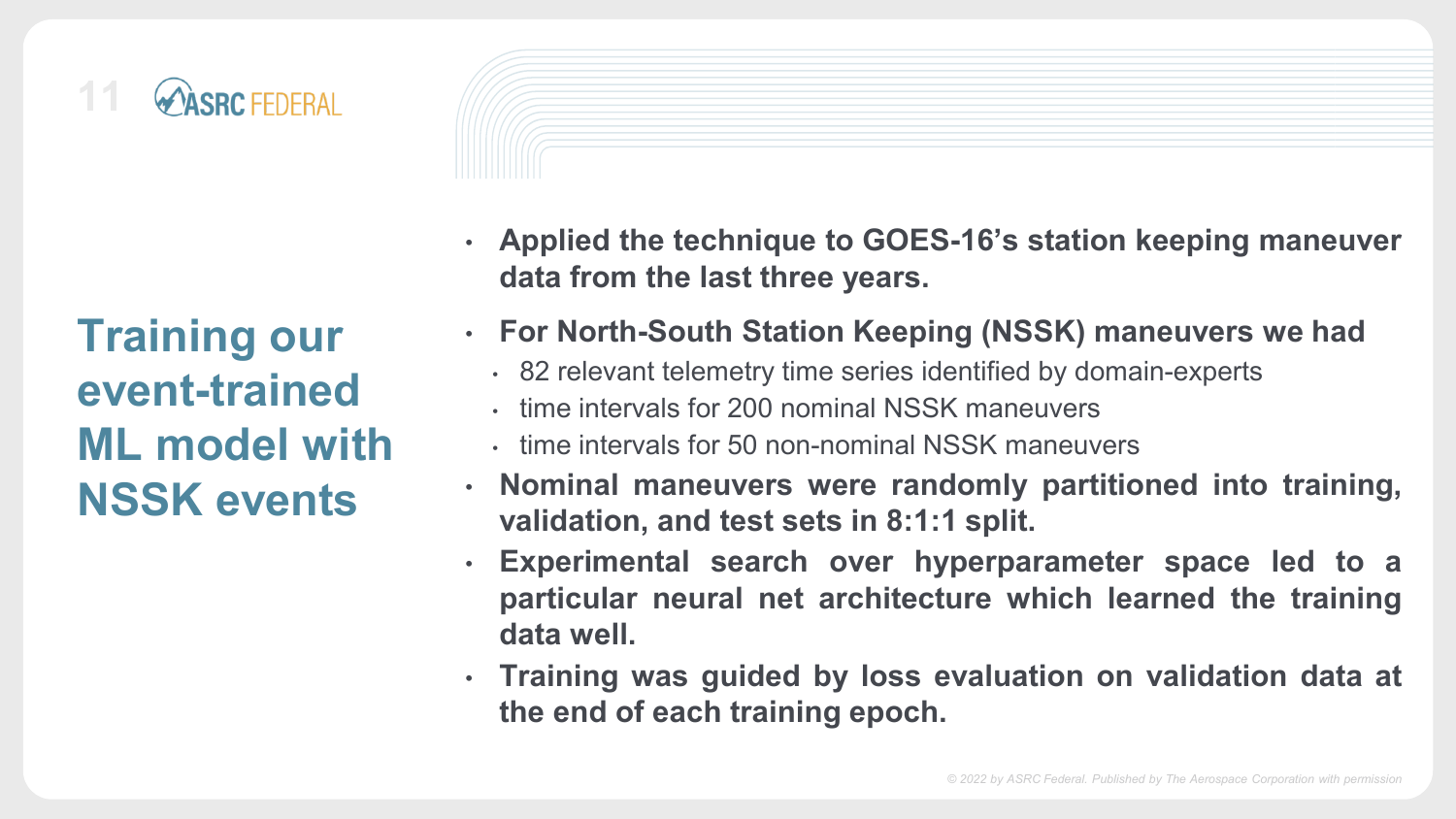

**Testing our event-trained ML model on NSSK events**

• **Tested on 20 nominal NSSK maneuvers set aside for that purpose.**

- Only one was flagged as anomalous.
- Expert review confirmed presence of unusual benign behavior in that NSSK maneuver.
- **Tested on 50 NSSK maneuvers labeled by domain-experts as aborted, degraded, or otherwise non-nominal.**
	- All but two were flagged as anomalous.
	- The two false negatives were originally expert-labeled as degraded.
	- When examined by a different domain expert they were found nominal.
- **In summary, the one false positive was justified by rare behavior, while the two false negatives were due to incorrect ground truth.**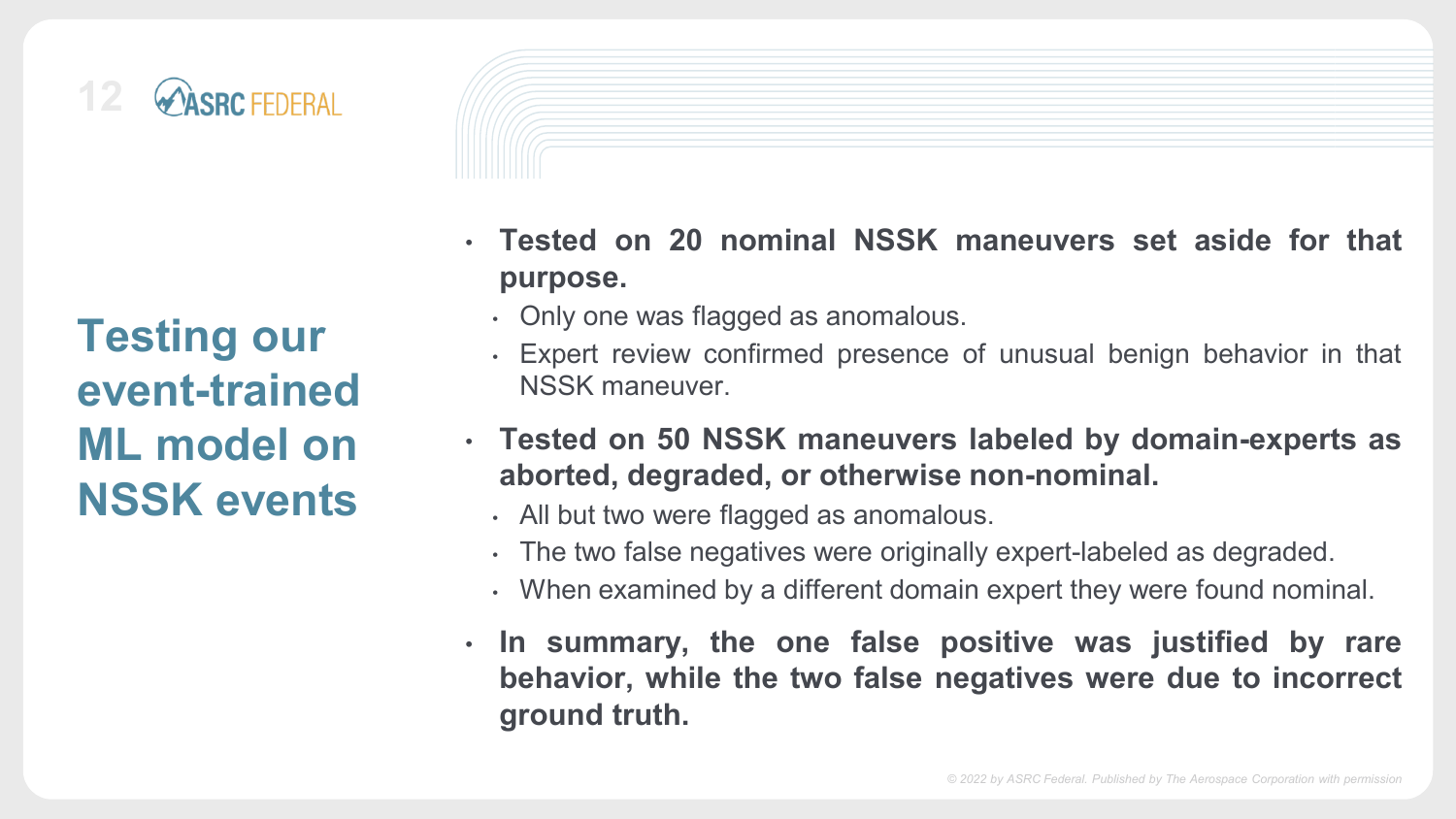

**Applying our event-trained ML technique to EWSK events**

- **For East-West Station Keeping (EWSK) maneuvers the method worked equally well.**
- **EWSK maneuvers on GOES-16 are performed with one of two thruster configurations.**
- **Trained a separate model for each of the two configuration.**
- **5 of the EWSK maneuvers were flagged as anomalous.**
- A domain-expert explained all 5 alarms with a known "bubble" effect.
- The effect is benign and occasionally is strongly expressed.
- **In summary, our models did not generate any unreasonable false positives.**
- **All false positives were due to insufficient representation in training data.**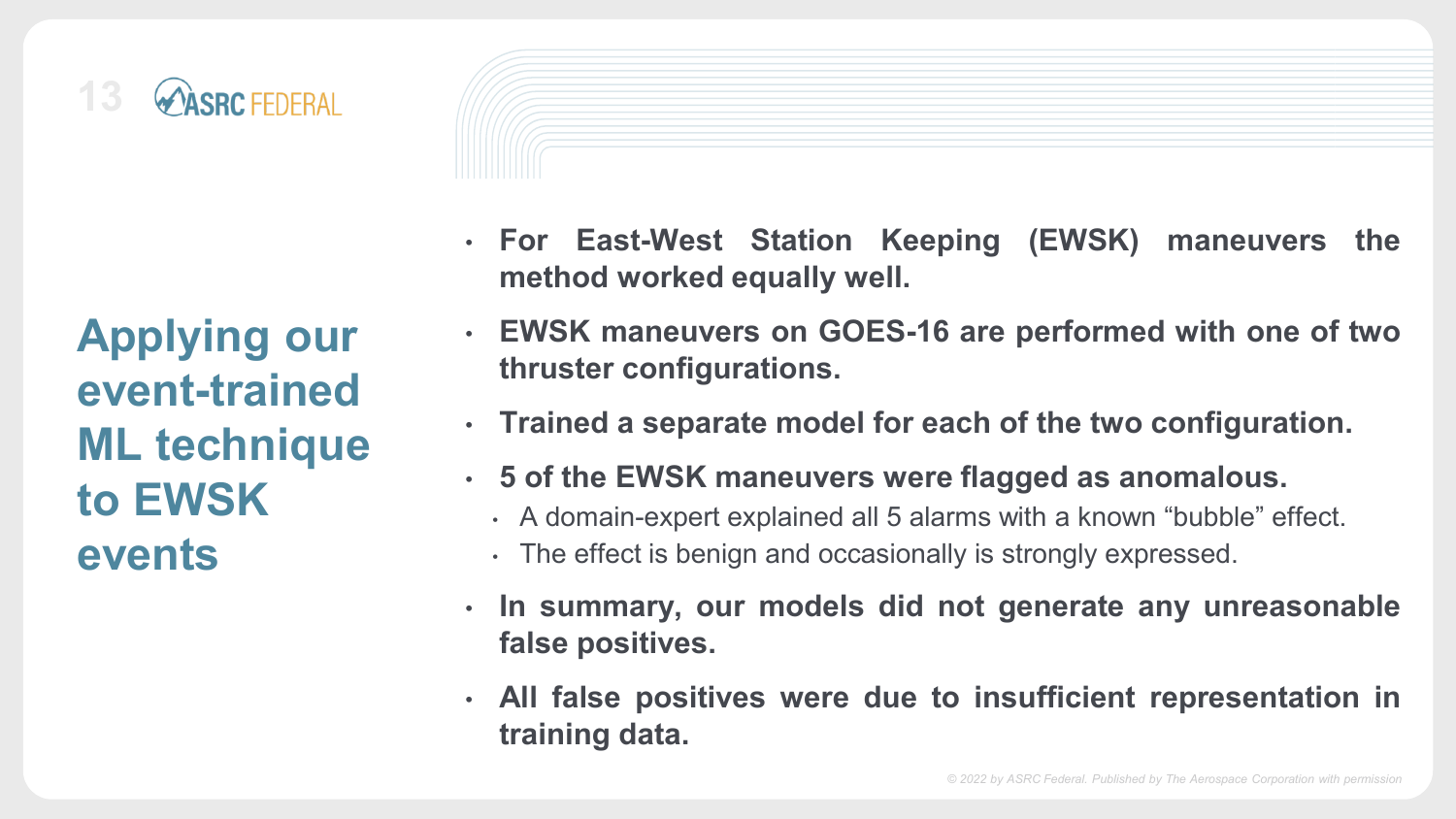

**Interpretability of detected anomalies**



- **Anomaly detections are easy to interpret because the algorithm:**
	- uncovers the individual univariate components responsible for the nonnominal behavior.
	- pinpoints the time periods of non-nominal behavior.
- **Operation engineers can jump directly to the core of a problem.**

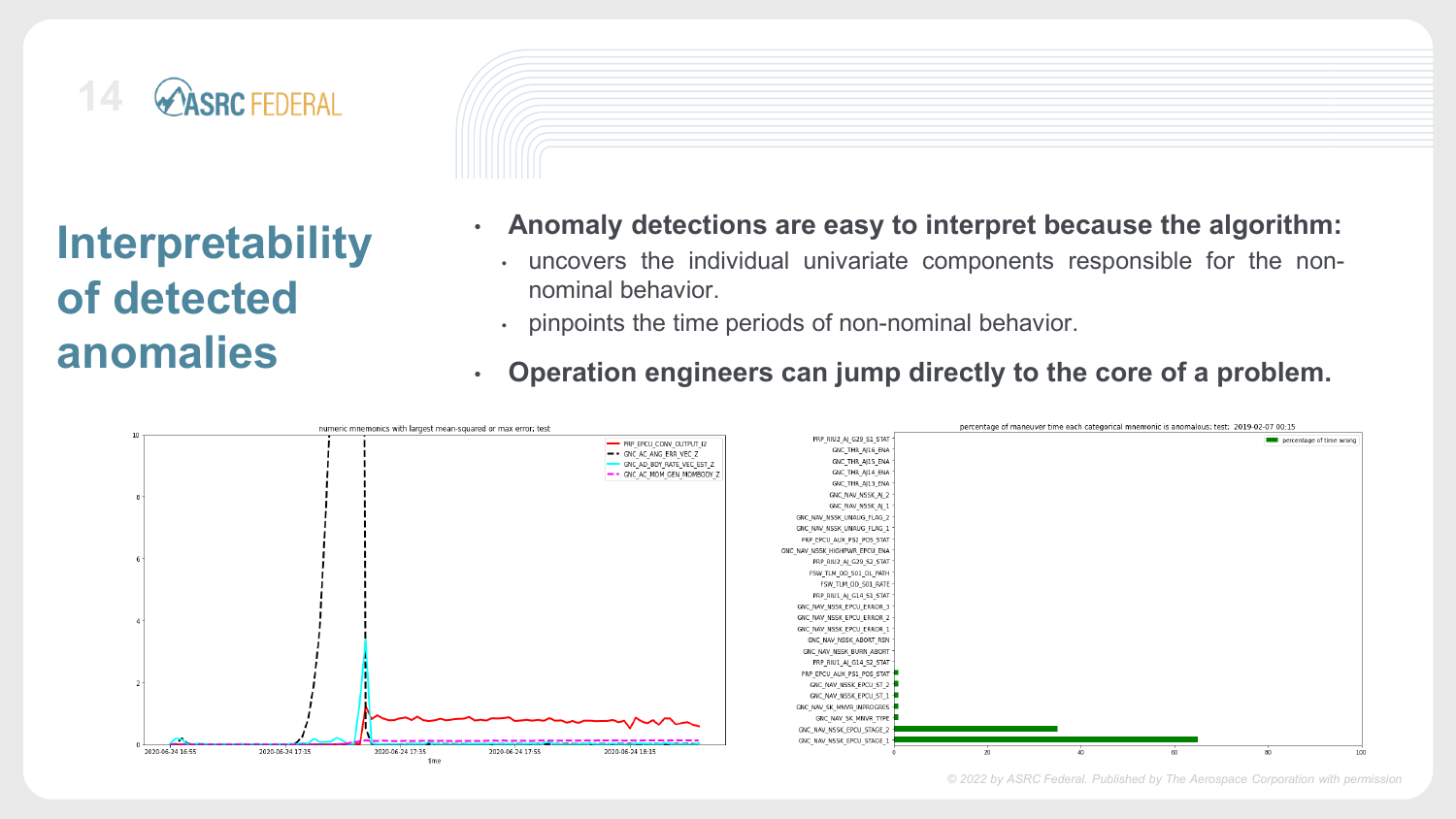# **Scope, applicability, and implementation**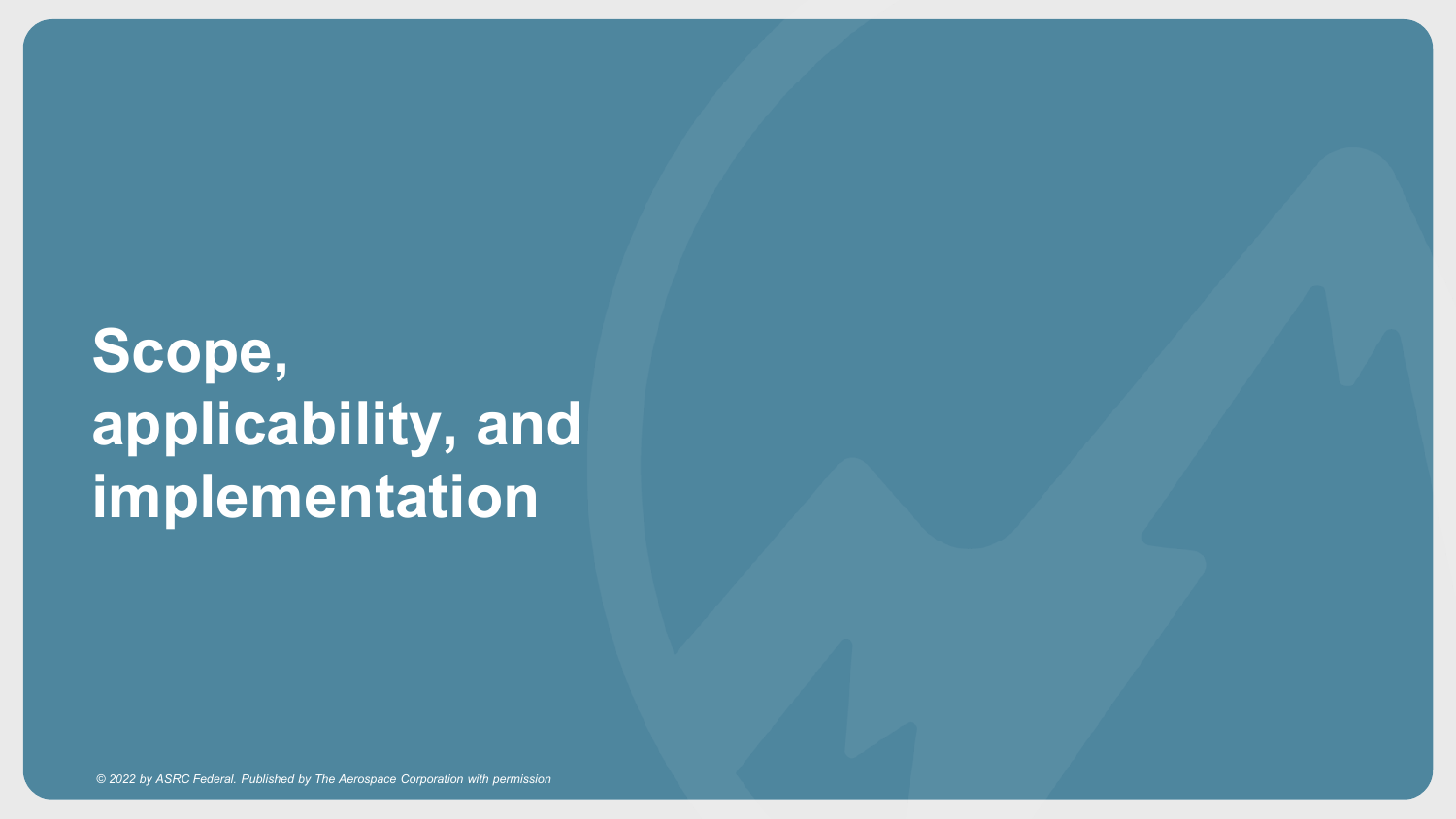

### **Scope and applicability**

- **The approach can be easily adapted to other special events.**
- **Uniquely suitable for events that occur irregularly, with varying start time and duration.**
- **Most other approaches are not applicable under such conditions.**
- **Only assumptions on the special events are the following:**
	- telemetry time series affected by the events are a priori identified
	- events occur often enough to provide sufficient training data
	- most of the events are nominal, that is, they occurred as planned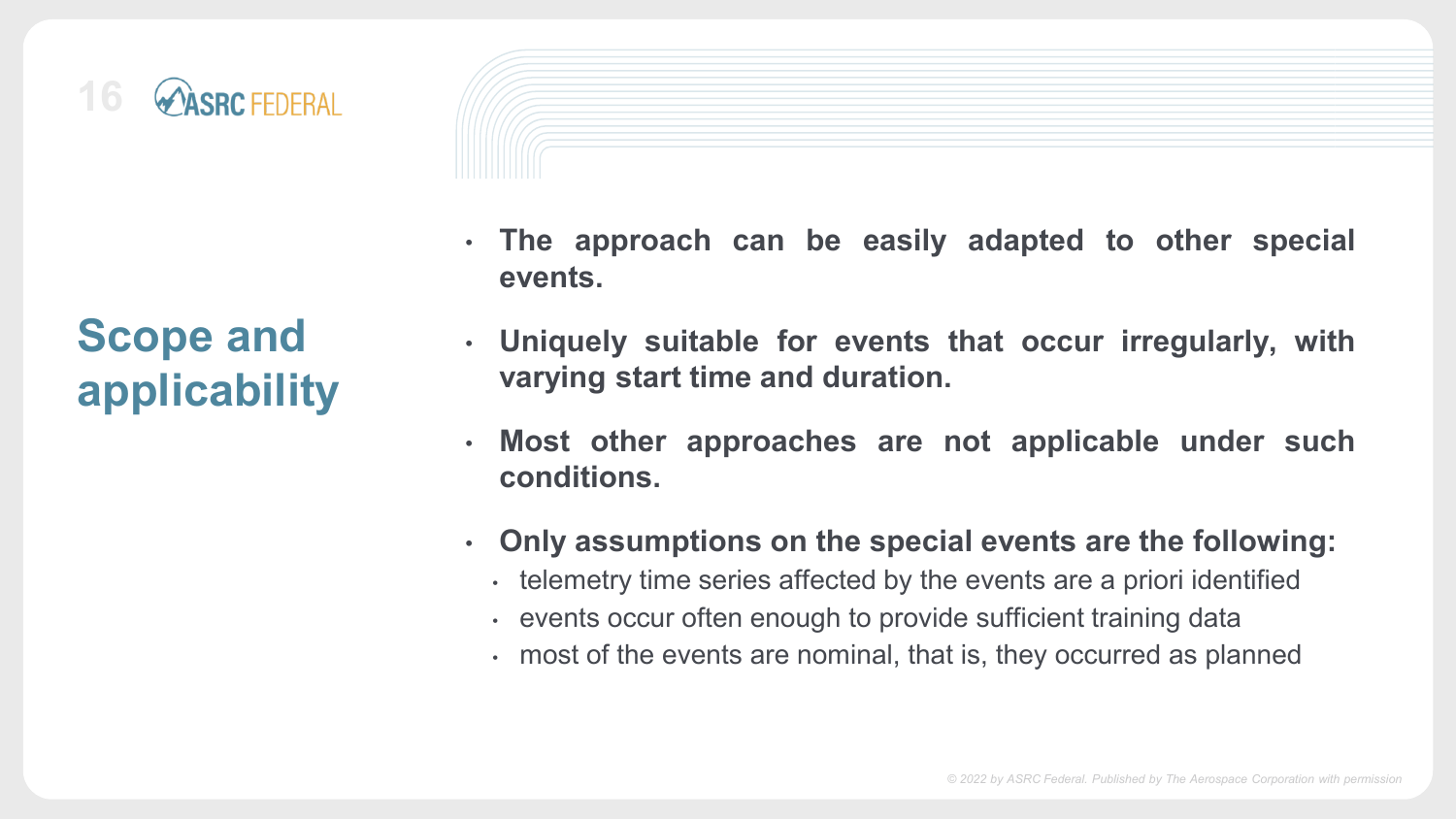

### **Scope and applicability**

- **First assumption is to have a relevant and complete set of telemetry time series.**
- If some time series are not relevant, we will waste model resources to learn patterns that do not matter
- If relevant time series are missing, we may fail to detect an anomalous event as such.
- **Second assumption is that the ML model needs training data to learn from.**
- **Last assumption is that one should not train with too many bad examples.**
	- Quantitatively, our unsupervised model will learn perfectly well if anomalous events in training data are less than 0.1%.
	- If they are more, a domain expert would be required to bring their percentage to below 1%.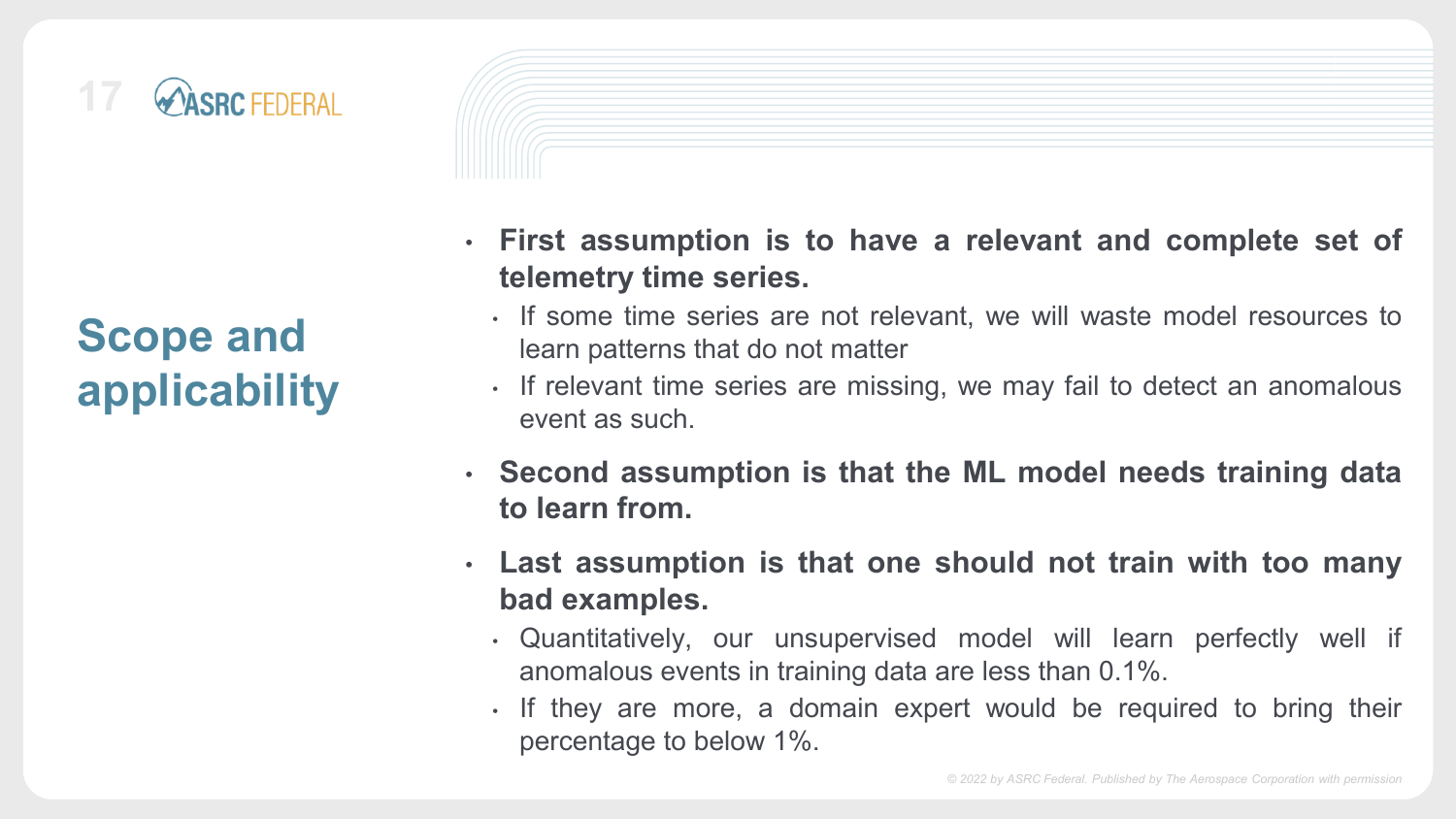



### **Implementation**

• **90% of our source code can be reused for other special events as is.** • **Implemented in Python, Tensorflow/Keras.**

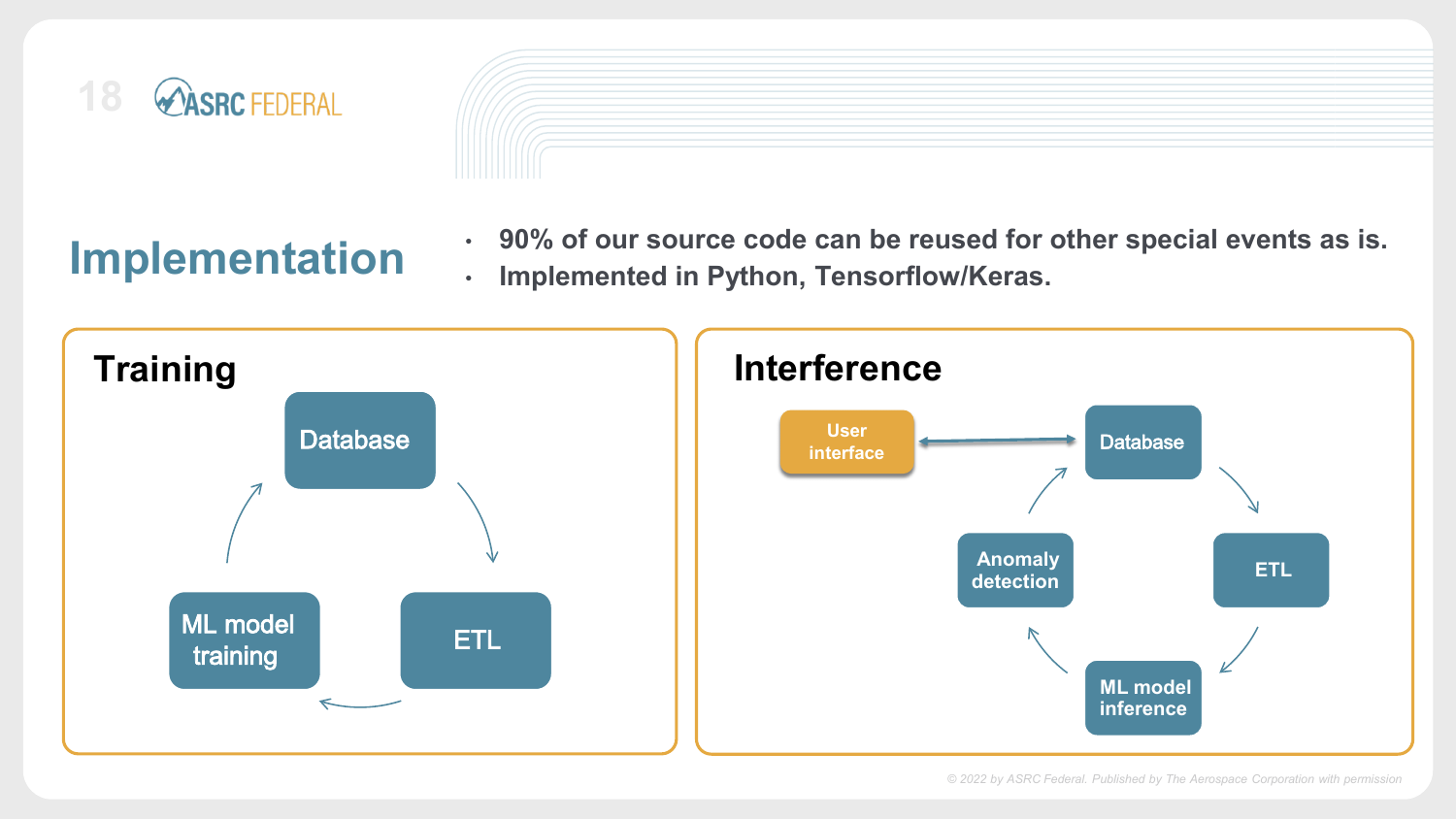# **Conclusion**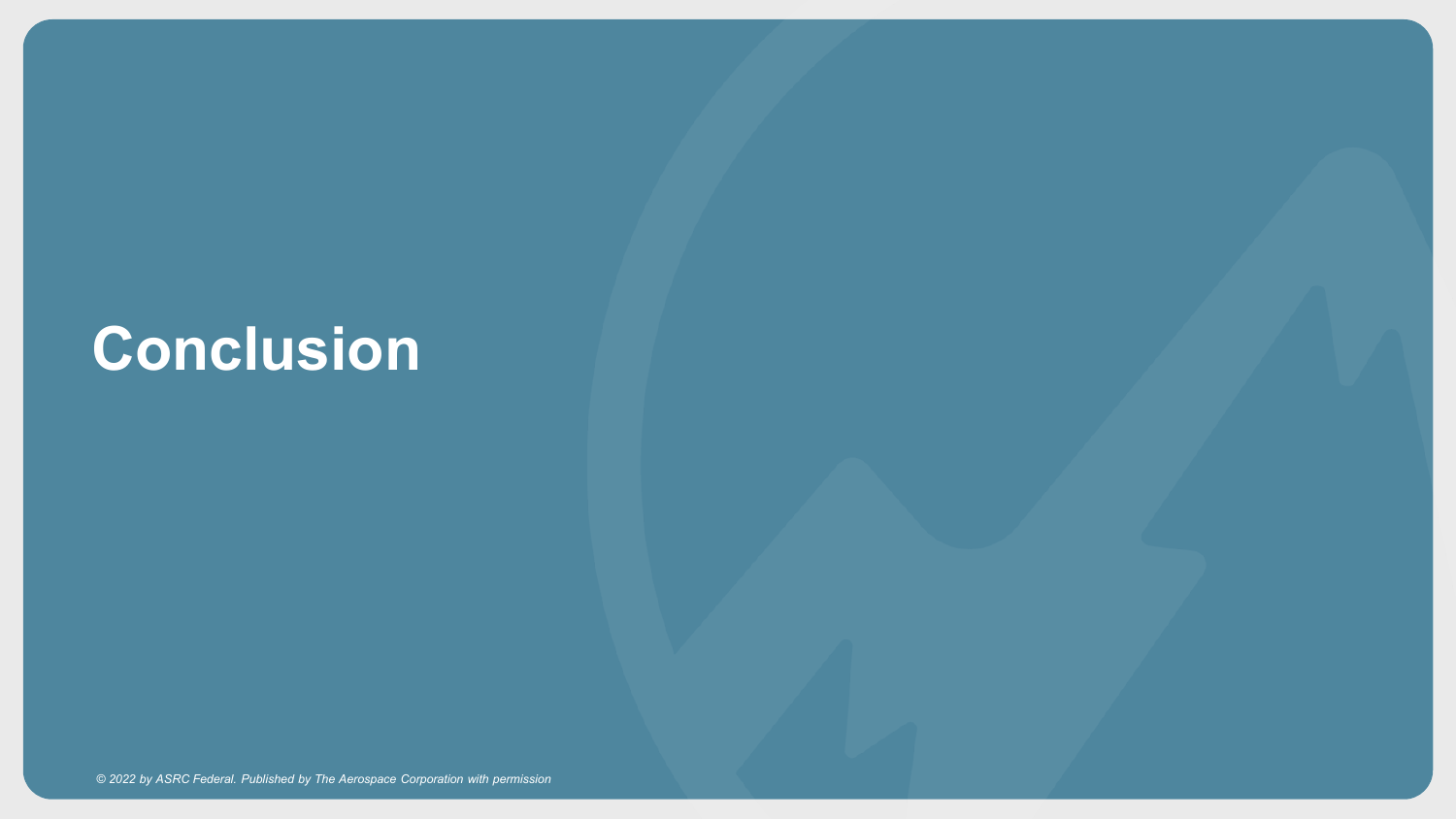

### **In conclusion**

- 
- **A novel ML technique for anomaly detection in satellite telemetry is developed.**
- **Intrinsically multivariate.**
- **Suitable for event-training.**
- **Unsupervised ML model learns all correlations in the entire data set simultaneously.**
- **Anomaly detection is based on the deviations from the learned correlations.**
- **Algorithm uncovers individual time series and timestamps with anomalous behavior.**
- **Prototyped and validated with GOES-16 telemetry from North-South and East-West station keeping maneuvers.**
- **Soon to be ready for deployment on the ground system.**